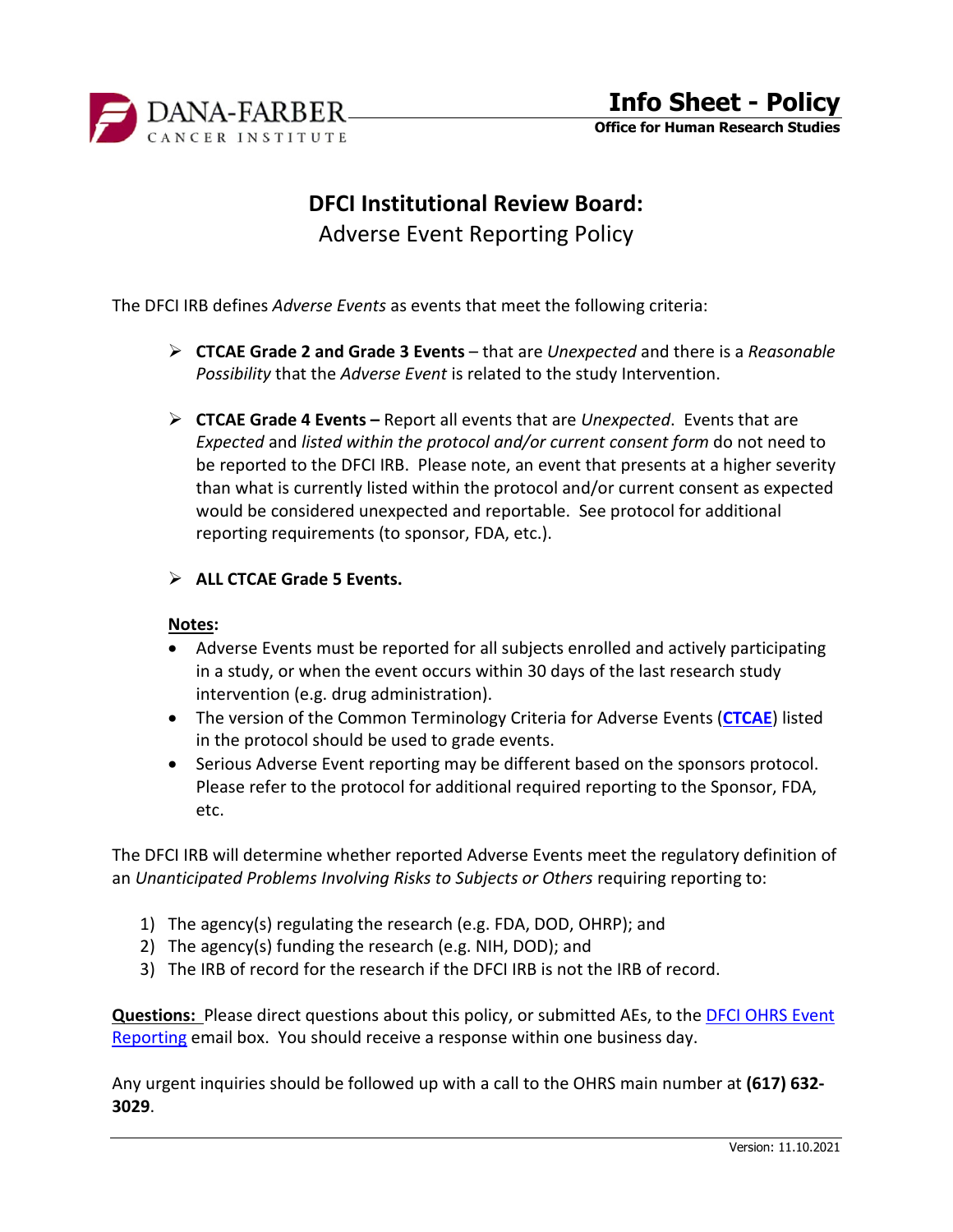# **DFCI IRB Adverse Event Reporting Procedures:**

- **ALL Grade 5 events** must be communicated via email to the [DFCI OHRS Event Reporting](mailto:OHRSEvent_Reporting@dfci.harvard.edu?subject=Grade%205%20Unexpected%20Adverse%20Event%20Initial%20Notice%20to%20OHRS) email box at the time of initial notification of the event, if the event is < 30 days from the last study intervention. A full written report must then be submitted to OHRS as required below.
- If the subject is in Long Term Follow Up, and > 30 days from the last study intervention, the adverse event is reported at continuing review.
- For all events, a full written adverse event report must be submitted to OHRS **within 10 working days** from notification of the event.
- All Adverse Event Reports must be submitted via iRIS using the Event Adverse Event, Violation, Reportable New Information form. No interoffice submissions, faxes or e-mail notifications of AEs will be accepted.
- When reporting adverse events to the DFCI IRB, the DFCI IRB AE Reporting Form must be used to report AEs experienced by DF/HCC participants enrolled in a DF/HCC study including any AEs on DF/HCC led Multi-Center trials where the event occurs at a non-DF/HCC site. If a PI determines that the adverse event warrants a change to the protocol and/or consent form document(s), an AM should be submitted in iRIS. The Event Reporting form should list the iRIS AM reference number whenever possible.

When reporting an adverse event that meets the criteria for an Unanticipated Problem (UAP) to the DFCI IRB, research teams should indicate whether the UAP has previously been reported to the FDA or other federal agency by the study sponsor or Principal Investigator. For events that have already been reported to regulatory agencies, the research teams will be prompted to provide the manner and date of report, and any supporting documents. The IRB or OHRS will require documentation or evidence of appropriate federal agency reporting by sponsor/investigator or OHRS will directly report the event to the agency which oversees the research.

#### **Other Reporting Requirements:**

• **PI-Initiated/Sponsor holds IND**: The sponsor-investigator, as the holder of the IND/IDE, is responsible for reporting SAEs directly to the FDA via the [FDA Form #3500a](http://www.fda.gov/Safety/MedWatch/HowToReport/DownloadForms/default.htm) (Mandatory MedWatch Form). In addition to the Mandatory MedWatch Form, the DF/HCC PI may also be required to complete a form supplied by the investigational drug sponsor. DF/HCC investigators must comply with all reporting requirements, even if they differ from the DFCI IRB reporting requirements.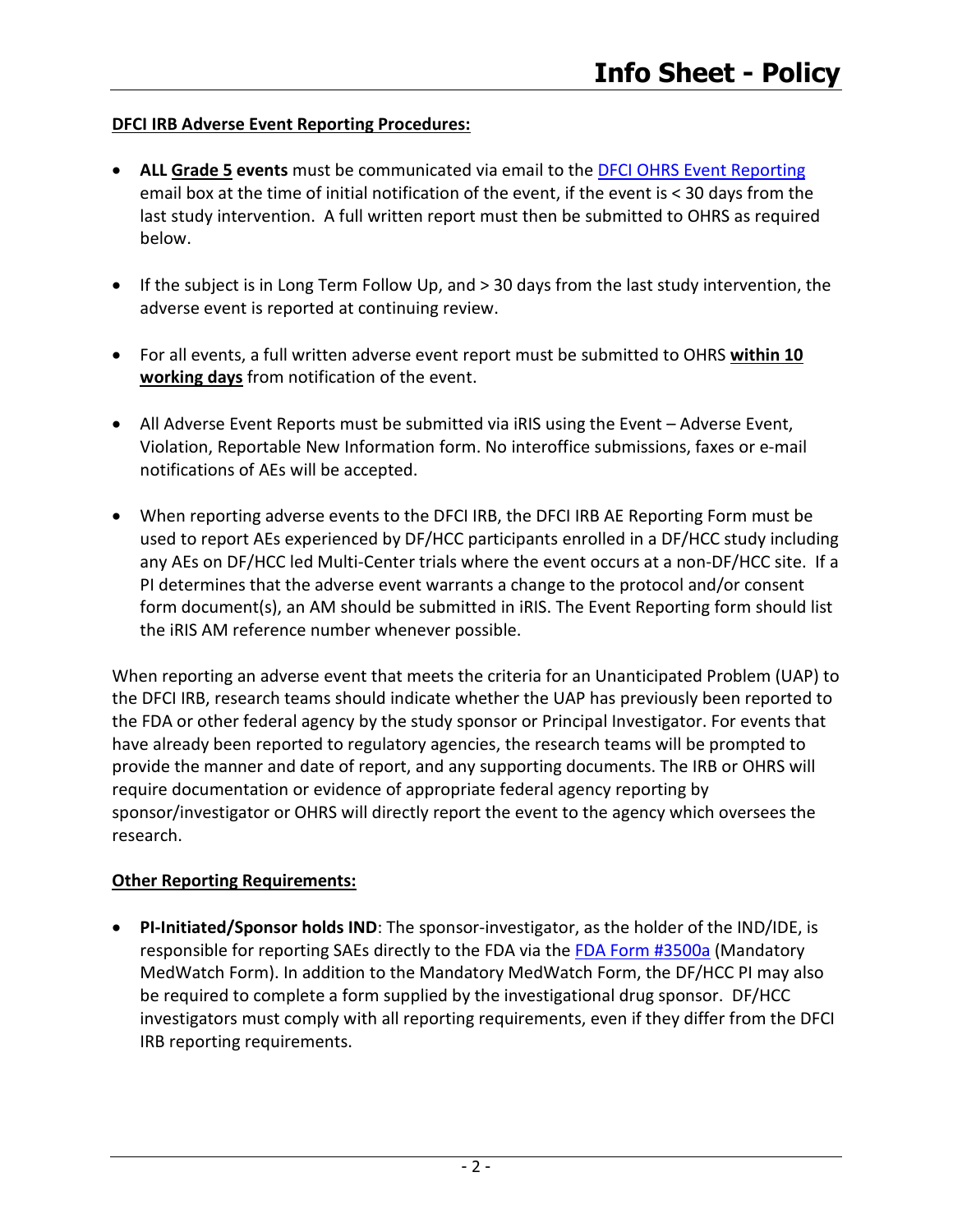- **Industry Sponsored (Investigational)**: In addition to the DFCI IRB AE reporting form, the DF/HCC PI may also be required to complete a form supplied by the sponsor. The DFCI IRB reporting requirements may differ from the sponsor's. DF/HCC investigators must comply with both.
- **Industry Sponsored (Commercial)**: In addition to the DFCI IRB AE reporting form, the DF/HCC PI may also be required to complete a form supplied by the sponsor. The DFCI IRB reporting requirements may differ from the sponsor's. DF/HCC investigators must comply with both. The [FDA's Form, #3500](http://www.fda.gov/Safety/MedWatch/HowToReport/DownloadForms/default.htm) (Voluntary MedWatch Form) may be used to voluntarily report serious adverse events, potential and actual medical product errors, and product quality problems associated with the use of FDA-regulated drugs, biologics, devices and dietary supplements.
- **Human Gene-Transfer Studies:** The PI must report all applicable adverse events to the NIH/OBA per the OBA Guidelines outlined in Appendix M-I-C-4: [http://www.osp.od.nih.gov/sites/default/files/resources/NIH\\_Guidelines.pdf](http://www.osp.od.nih.gov/sites/default/files/resources/NIH_Guidelines.pdf) . Additional information about Human Gene-Transfer Reporting requirements can be found in section [25.8 Gene Transfer Reporting Requirements](http://www.dfhcc.harvard.edu/fileadmin/DFHCC_Admin/Clinical_Trials/CTEO/Guide_2009/sect25_082409.pdf) of the DF/HCC Guide to Human Research Activities (Revised August 2014).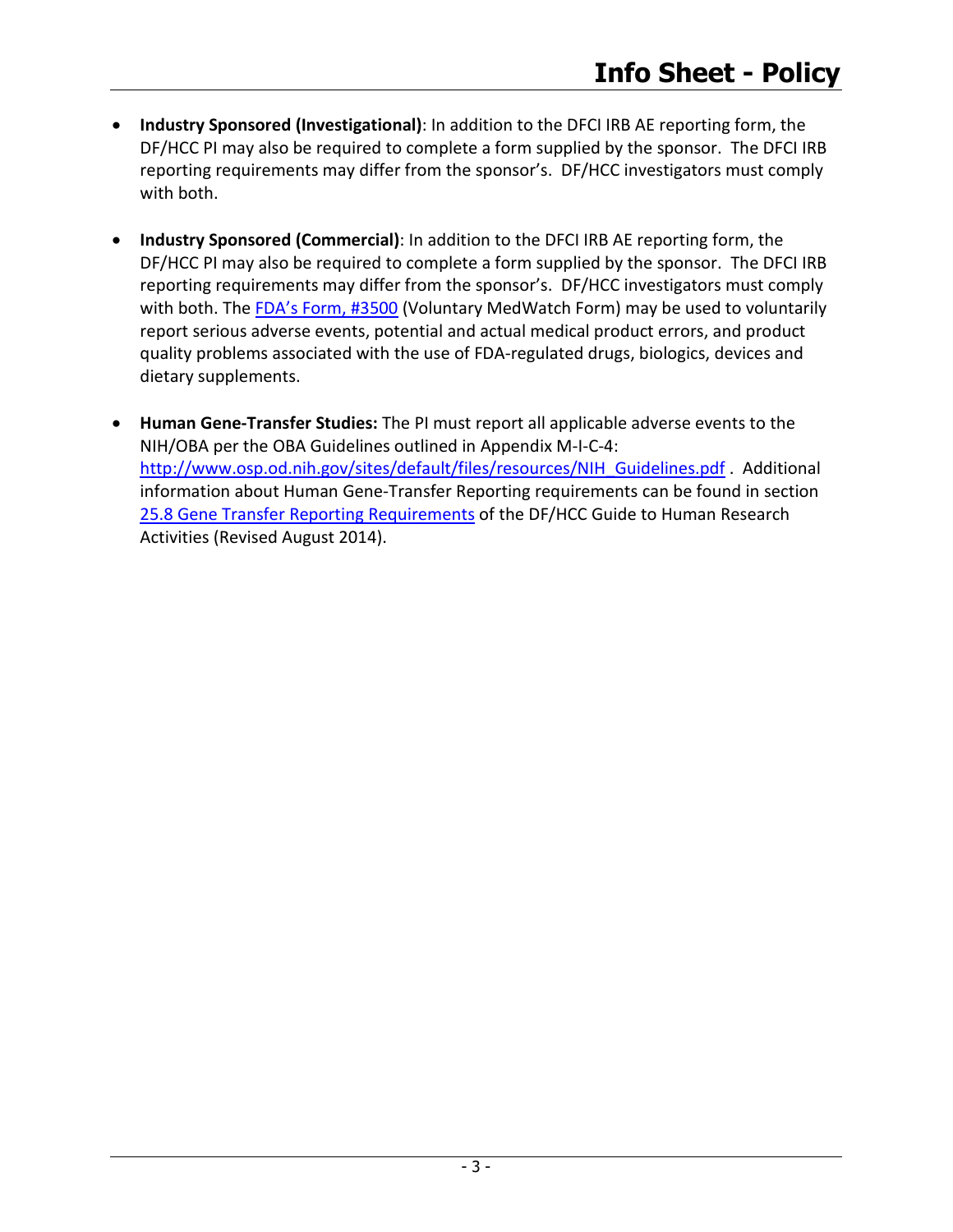# **References:**

### **For FDA Regulated Research - FDA Guidance and Definitions** (December 2012):

#### **Adverse Event (21 CFR 312.32(a))**

*Adverse Event* means any untoward medical occurrence associated with the use of a drug in humans, whether or not considered drug related.

An *adverse event* (also referred to as an adverse experience) can be any unfavorable and unintended sign (e.g., an abnormal laboratory finding), symptom, or disease temporally associated with the use of a drug, and does not imply any judgment about causality. An adverse event can arise with any use of the drug (e.g., off-label use, use in combination with another drug) and with any route of administration, formulation, or dose, including an overdose.

#### **Unexpected (21 CFR 312.32(a))**

*Unexpected* means the adverse event is not listed in the investigator brochure or is not listed at the specificity or severity that has been observed, or, if an investigator brochure is not required or available, is not consistent with the risk information described in the general investigational plan (e.g., protocol).

Unexpected also means that while an adverse event is mentioned in the investigator brochure as occurring with a class of drugs, or as anticipated from the pharmacological properties of the drug, it is not specifically mentioned as occurring with the particular drug under investigation.

*Adverse events* listed in the investigator brochure as occurring with members of the same class of drugs, or as anticipated from the pharmacological properties of the drug, would be considered *unexpected* until they have been observed with the drug under investigation.

# **Reasonable Possibility of a Suspected Adverse Reaction (21 CFR 312.32(a))**

Within the reporting requirement under 21 CFR 312.32(c)(1)(i), FDA makes clear the meaning of *reasonable possibility* by providing the following examples of types of evidence that would suggest a causal relationship between the drug and the adverse event.

- A single occurrence of an event that is uncommon and known to be strongly associated with drug exposure (e.g., angioedema, hepatic injury, Stevens-Johnson Syndrome)
- One or more occurrences of an event that is not commonly associated with drug exposure, but is otherwise uncommon in the population exposed to the drug (e.g., tendon rupture)
- An aggregate analysis of specific events observed in a clinical trial (such as known consequences of the underlying disease or condition under investigation or other events that commonly occur in the study population independent of drug therapy) that indicates those events occur more frequently in the drug treatment group than in a concurrent or historical control group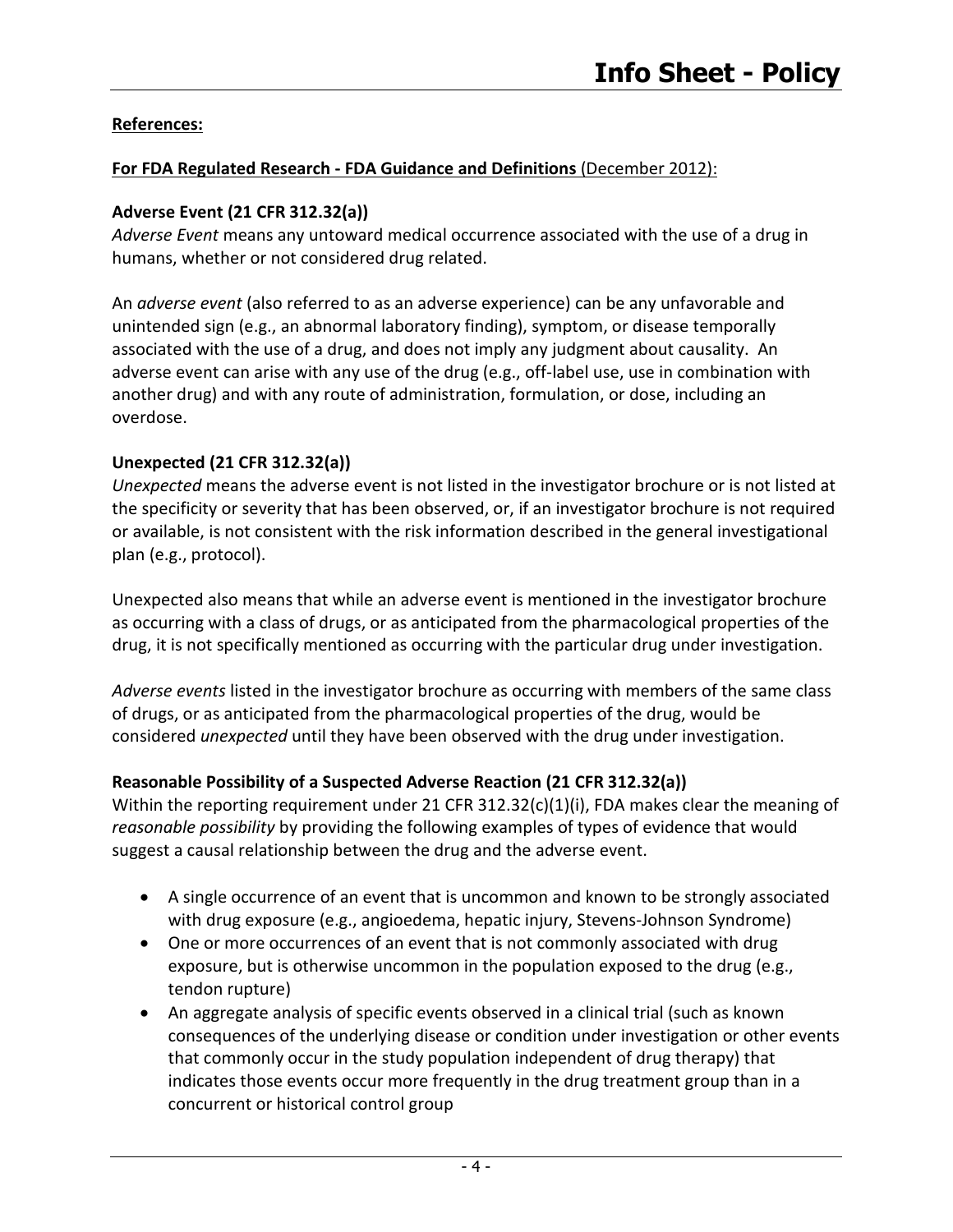*Suspected adverse reaction* means any *adverse event* for which there is a *reasonable possibility* that the drug caused the adverse event. For the purposes of IND safety reporting, 'reasonable possibility' means there is evidence to suggest a causal relationship between the drug and the adverse event. A suspected adverse reaction implies a lesser degree of certainty about causality than adverse reaction, which means any adverse event caused by a drug.

FDA Guidance: Adverse Event Reporting to IRBs – Improving Human Subject Protection (January 2009):

<https://www.fda.gov/downloads/RegulatoryInformation/Guidances/UCM126572.pdf>

FDA Guidance: Safety Reporting Requirements for INDs and BA/BE Studies (December 2012): [https://www.fda.gov/downloads/Drugs/GuidanceComplianceRegulatoryInformation/Guidances](https://www.fda.gov/downloads/Drugs/GuidanceComplianceRegulatoryInformation/Guidances/UCM227351.pdf) [/UCM227351.pdf](https://www.fda.gov/downloads/Drugs/GuidanceComplianceRegulatoryInformation/Guidances/UCM227351.pdf)

# **For HHS Regulated Research - OHRP Guidance and Definitions** (January 2007):

#### **Unanticipated Problems:**

The phrase "unanticipated problems involving risks to subjects or others" is found but not defined in the HHS regulations at 45 CFR part 46. OHRP considers *unanticipated problems*, in general, to include any incident, experience, or outcome that meets **all** of the following criteria:

- 1. *Unexpected* (in terms of nature, severity, or frequency) given (a) the research procedures that are described in the protocol-related documents, such as the IRBapproved research protocol and informed consent document; and (b) the characteristics of the subject population being studied;
- 2. Related or possibly related to participation in the research (in this guidance document, possibly related means there is a *reasonable possibility* that the incident, experience, or outcome may have been caused by the procedures involved in the research); and
- 3. Suggests that the research places subjects or others at a greater risk of harm (including physical, psychological, economic, or social harm) than was previously known or recognized.

OHRP recognizes that it may be difficult to determine whether a particular incident, experience, or outcome is unexpected and whether it is related or possibly related to participation in the research.

**The HHS regulations at 45 CFR part 46 do not define or use the term** *adverse event***.** The term *adverse event* in general is used very broadly and includes any event meeting the following definition:

Any untoward or unfavorable medical occurrence in a human subject, including any abnormal sign (for example, abnormal physical exam or laboratory finding), symptom, or disease, temporally associated with the subject's participation in the research, whether or not